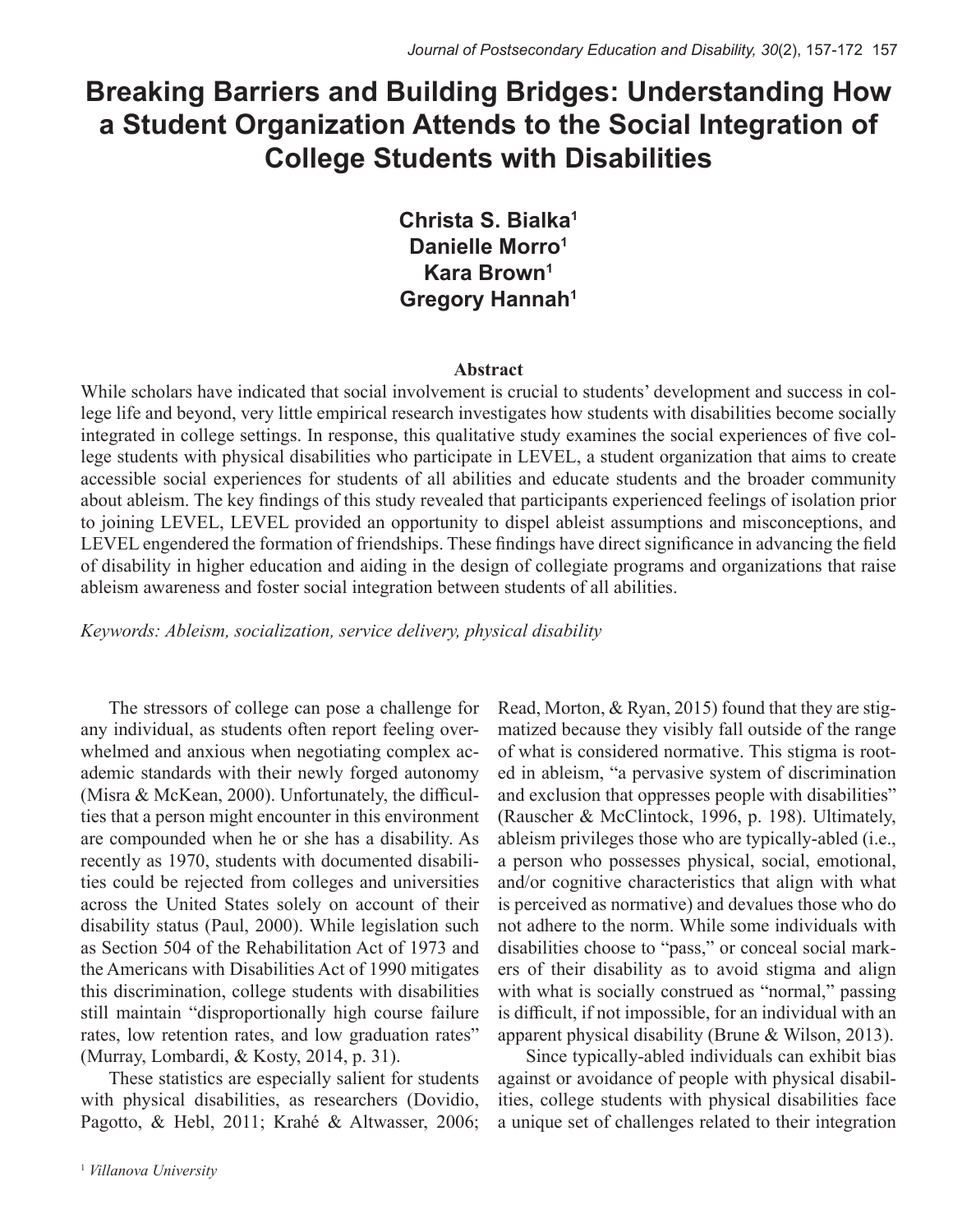into the university environment (Dovidio et al., 2011). More specifically, the stigma associated with disability has the potential to negatively affect a person with a disability, as one's collegiate experience can shape his or her belief system, self-concept, and identity (Matthews, Ly, & Goldberg, 2015; Read et al., 2015). In order to rectify these issues, Hadley (2011) has called for "cultural centers and student organizations for students with disabilities to support connections between students with disabilities and their allies on campus" (p. 80).

The current body of literature, however, lacks empirical work focused on university students with physical disabilities and their interaction in said social support systems. Of those studies that examine socialization between typically-abled college students and their peers with disabilities, the emphasis has primarily been on invisible disabilities such as autism spectrum disorder ([ASD]; Matthews et al., 2015), attention deficit hyperactivity disorder ([ADHD]; Meyer, Myers, Walmsley, & Laux, 2012) or intellectual disabilities (Griffin, Summer, McMillan, Day, & Hodapp, 2012). Moreover, the research that has addressed physical disability and collegiate socialization has explored the benefits of participation in athletics (Blinde & Taub, 1999; Huang & Brittain, 2006; Taub, Blinde, & Greer, 1999; Wessel, Wentz, & Markle, 2011) as opposed to group or club affiliations.

In response, this study focuses a lens on five college students with physical disabilities that participate in LEVEL, a student organization formed at a private, Mid-Atlantic university in 2011. LEVEL aims to create accessible social experiences for students of all abilities and educate students and the broader community about ableism. Thus, this qualitative study is premised on the question: *How are the social experiences of college students with disabilities affected by their participation in LEVEL?* 

# **College Students with Disabilities: Integration, Accessibility, and Ableism**

The theoretical framework used to guide this research melds Tinto's (1975, 1993) theory of university integration and retention with experiences specific to college students with disabilities. In addition, it addresses the ways in which ableism complicates the integration of college students with physical disabilities.

# **Retention, Matriculation, and Integration**

In the United States, the number of individuals with disabilities who graduate from high school and pursue a postsecondary education is on the rise (Belch, 2004; Wagner, Newman, Cameto, Garza, & Levine, 2005). Wagner et al. (2005) found that 26% of people with disabilities participated in postsecondary education, in the form of either two-year (20%) or four year (6%) programs, after leaving high school. However, the retention of students with disabilities in both two- and four-year colleges remains an issue. Drawing on data from the Beginning Postsecondary Students Study ([BPS]; U.S. Department of Education, 2001), Steele and Wolanin (2004) noted that 41% of all college students with disabilities left school prior to graduation as compared to 33% of their typically-abled peers. According to the 2013 American Community Survey (ACS), only 31.6% of individuals with orthopedic impairments and 30.4% of individuals who identified as blind or visually impaired have attained college or associates degrees (Erickson, Lee, & von Schrader, 2015). As a result, individuals with disabilities, especially those with disabilities related to mobility or vision, are less likely to obtain a postsecondary degree (Wagner et al., 2005).

Tinto's (1975) seminal work on the processes that lead individuals to drop out of institutions of higher education provides a robust theoretical frame for examining the aforementioned statistics. Drawing on the work of Durkheim (1961) and Spady (1970), Tinto (1975) argued that persistence in college is the result of myriad interactions between an individual and the academic and social systems within his or her institution. As such, he has identified two major factors—academic and social integration—as having an effect on issues of college student retention. The higher the degree of integration, the more likely it is that an individual persists in college.

# **Academic Integration and Physical Disabilities**

From an academic standpoint, integration relates to grade performance (i.e., the ability to meet academic standards) and intellectual development (i.e., one's identification with the norms of the given academic system). In order to integrate academically an individual is able to find congruence between himself or herself and the "intellectual climate" of the college or university. Additionally, that person must be able to perform at or above a desired academic level (Tinto, 1975).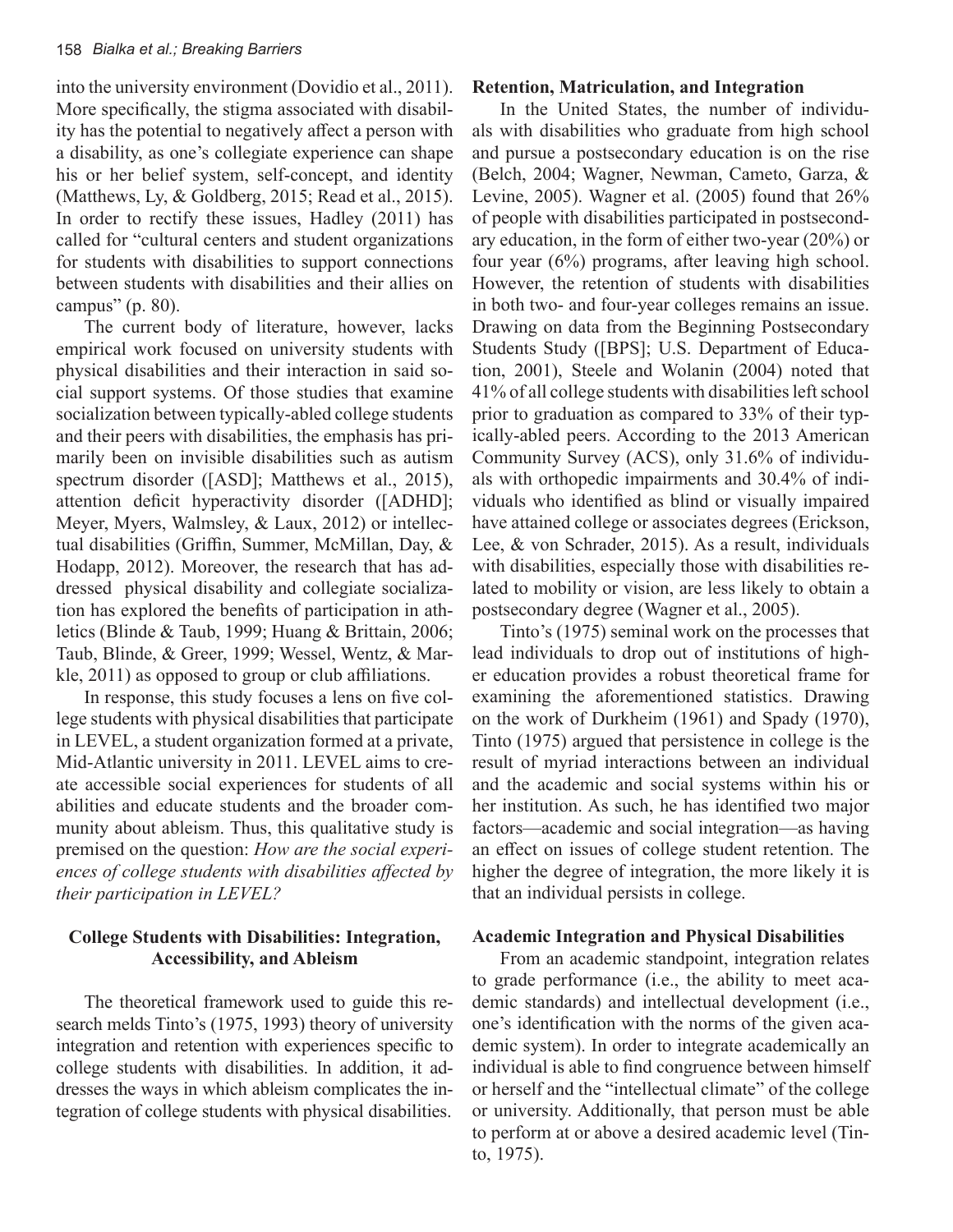Academically, many college students with physical disabilities require accommodations, such as extended time or use of readers or transcribers, in order to fairly and fully participate in the postsecondary environment. Unfortunately, accommodations are not always easy to apply for, and some students with disabilities avoid seeking these supports because of the level of self-exposure that this process can entail (Marshak, Van Wieren, Ferrell, Swiss, & Dugan, 2010; Murray et al., 2014; Paul, 2000). In their exploratory study of the barriers that prevent students with disabilities from seeking and utilizing these support services in college, Marshak et al. (2010) identified five issues as most salient: identity concerns, desire to avoid negative social reaction, insufficient knowledge regarding how to apply for an accommodation, perceived quality and usefulness of services, and negative experiences with professors. Ultimately, failure to pursue or receive necessary supports has the potential to jeopardize one's grade performance (Pingry O'Neill, Markward, & French, 2012), which Tinto (1975) identified as critical to one's academic integration.

Academic service delivery is another key consideration for college students with physical disabilities. Since the delivery of accommodations is often enacted by faculty or a member of the campus's Office of Disability Services (ODS), many college students with disabilities end up spending the majority of their time with adults rather than their same-aged peers (Marshak, et al., 2010; Morris, 2001; Paul, 2000). While this can prove academically beneficial to the student, these interactions have the potential to limit the development of peer-to-peer relationships (Morris, 2001).

# **Social Integration and Physical Disabilities**

According to Tinto's (1975) framework, social integration is comprised of three main elements. First, he notes the importance of *interaction with faculty and administrative personnel within the college*, as faculty mentors can provide much needed support for college students as they transition into higher education. Of equal importance are *semi-formal extracurricular activities*, which consist of structured social engagements such as university clubs, organizations, or Greek life. Finally, *informal peer group associations* represent the friendships that form outside of, and often as a result of, semi-formal extracurricular activities.

While social integration is critical for any student at the postsecondary level (Tinto, 1975), it is particularly important to consider in relation to physical disability, as it has been shown to foster competence, autonomy, and the formation of a healthy self-identity (Belch, 2004; Hadley, 2011; Morris, 2001; Wessel et al., 2011). However, few students with disabilities actually participate in social groups and organizations due to the existence of physical barriers (e.g., lack of accessibility within the environment itself) or the attitudinal barriers of their typically-abled classmates (Dovidio et al., 2011).

Although colleges and universities are required to comply with the Americans with Disabilities Act (1990), issues related to ease of physical accessibility, both within the classroom and across the campus at large, still abound. In fact, researchers (Rimmer, Riley, Wang, Rauworth, & Jurkowski, 2004; Simonson, Glick, & Nobe, 2013) found that students' perceptions of campus accessibility directly inform their engagement at that institution. For these reasons, the physical environment of a college campus plays into a student's sense of belonging, as ease of accessibility engenders his or her feelings of inclusivity.

Peer attitudes prove equally important. Scholars have revealed that many college students experience issues with peers and related social integration largely as the result of subtle or overt forms of ableism (Belch, 2004; Dovidio et al., 2011; Hadley, 2011). Ableism separates individuals with disabilities from those who are typically-abled by valuing what is considered socially normative. As Hehir (2007) explained, this can mean "assert[ing] that it is preferable for a child to read print rather than Braille, walk rather than use a wheelchair, spell independently rather than use a spell-checker, [and] read written text rather than listen to a book on tape" (p. 9). Ableism is particularly problematic at the collegiate level. For example, a typically-abled student might exercise implicit ableism toward a peer with a physical disability by hosting a social event off-campus without considering the accessibility of the venue, or display overt ableism, such as avoiding contact with a peer with a disability because he is non-verbal. In fact, research (Dovidio et al., 2011; Read et al., 2015) has shown that many typically-abled college students actively choose not to interact with peers with disabilities because they are unsure of how to navigate the relationship.

Since the often negative attitudes of typically-abled peers can affect the emotional well-being (Hutcheon & Wolbring, 2012; Lombardi, Murray, & Gerdes, 2011; Murray et al., 2014; Paul, 2000; Stein, 2014) and reten-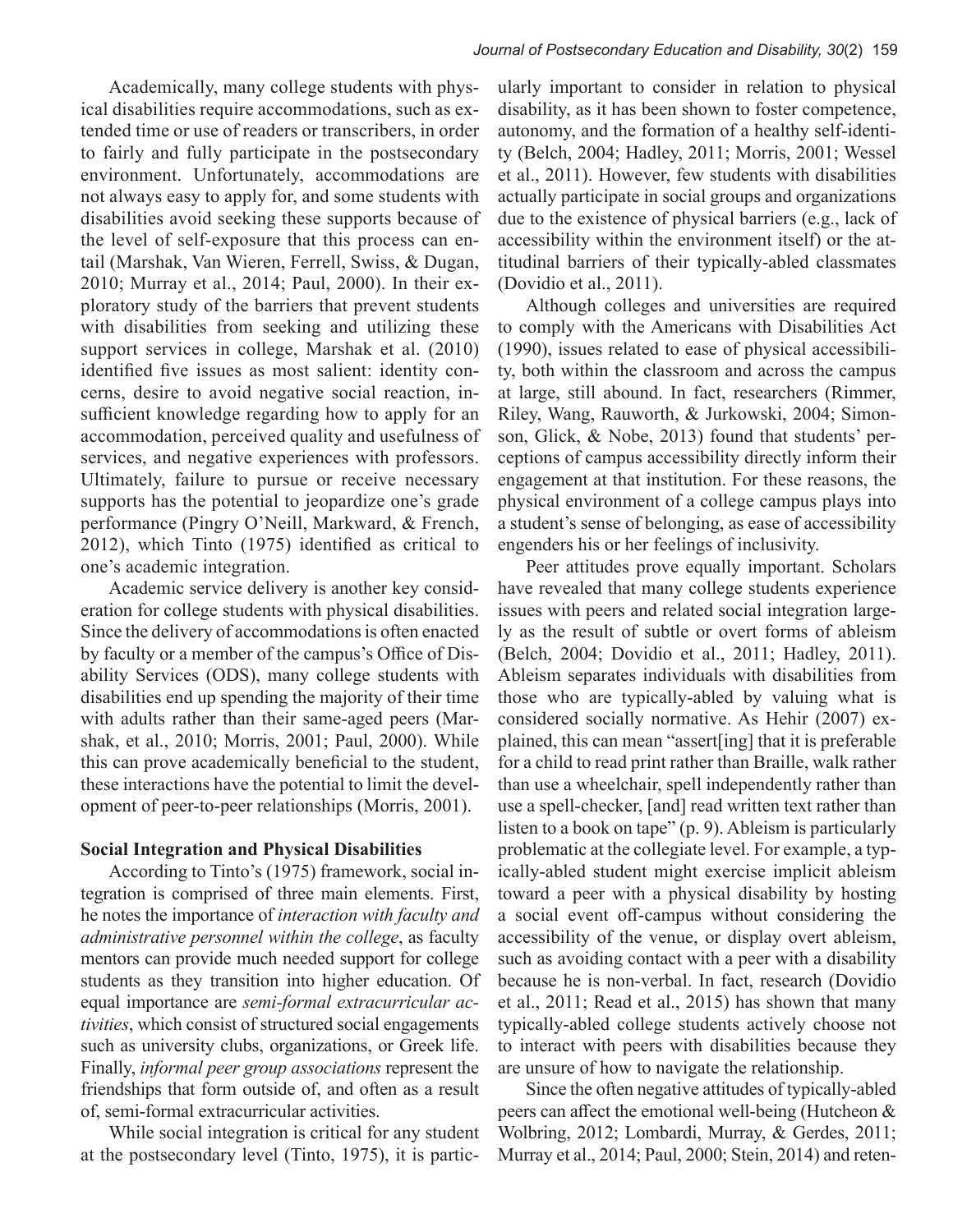tion (Belch, 2004; Matthews et al., 2015) of students with disabilities, integration into semi-formal extracurricular activities, such as clubs or student groups, is critical. As Hadley (2011) explained:

If successful integration and involvement does not happen, there will be a greater chance for atrisk students to feel isolated and withdraw. This is certainly applicable to students with disabilities, whose disabilities may require additional time to do daily collegiate tasks (e.g., homework, getting around campus) or their ability to interact with others, academically and socially. (p. 79)

Thus, an individual's capacity to accomplish collegiate tasks and interact with peers is directly informed by his or her ability to integrate, which ultimately influences that person's college trajectory.

In addition to being able to integrate into student organizations, an individual with a disability must be provided with opportunities to form meaningful personal relationships with campus peers. Belch (2004) contended that doing so "permits individuals to feel noticed, feel important enough to be cared about, feel empathy from others, and feel appreciated for one's efforts and contributions" (p. 9). In line with Tinto's (1975) theory of college persistence, these peer group associations are essential to students' well-being, retention, and success in higher education. While interpersonal relationships may occur informally (i.e., through typical day-to-day interaction between students on campus), interactions via extracurricular activities often engender friendship (Tinto, 1993,).

Since individuals with disabilities can encounter ableism as related to their perceived differences, it is of paramount importance that they engage in programs that facilitate social inclusion (de Boer, Pijl, & Minnaert, 2012). However, there are few on-campus organizations or groups that offer meaningful, positive social interaction between individuals with physical disabilities and their typically-abled peers. Moreover, while studies (Patrick & Wessel, 2013) have investigated the effects of faculty mentorship on the transition experiences of college students with disabilities, very little empirical research examines how students with physical disabilities experience social integration with their university peers. Thus, the purpose of this study was to understand how LEVEL, a student organization associated with the ODS, affected the social experiences of college students with physical disabilities.

#### **Methods**

Qualitative methodology was selected to gain a better understanding of the shared experiences of five participants engaging in LEVEL during the 2013- 2014 academic year (Creswell & Creswell, 2007). As such, pre- and post-program interviews shed light on the ways in which the social experiences of participants were affected by their involvement in LEVEL.

#### **Research Context**

LEVEL is an on-campus, student organization formed at a private, Mid-Atlantic university in 2011. LEVEL aims to create accessible social experiences for students of all abilities and educate students and the broader community about ableism. As such, the linguistic choice of a palindrome, "level," versus an acronym, is intended to capture the reciprocal nature of the partnership forged between individuals with disabilities and their typically-abled peers. LEVEL was founded by a university student and is currently run by an executive board of students who oversee scheduling, financial operations, and public relations. As a student organization, it is affiliated with the ODS on the university's campus. Several members of the executive board self-identify as having a disability.

As means of directly facilitating socialization, LEVEL hosts bi-weekly meetings and several fully accessible on- and off-campus social events that include trips to sporting events, music venues, museums, and other local attractions. In addition, the yearly retreat is held at a fully accessible outdoor ropes course. In planning fully accessible social events, the organization aims to promote ableism awareness by calling students' attention to the inaccessibility of many popular social events and destinations for students, such many local bars, restaurants, and even some campus dormitories. LEVEL members also plan events that are specifically intended to raise ableism awareness more broadly across campus, as they conduct panels, bring in guest speakers, and host an annual on-campus fundraiser. These events are attended by students of all abilities.

Additionally, members of LEVEL work collaboratively to complete what are referred to as "LEVEL hours." During these hours, students with disabilities complete academic assignments alongside university peers; these peers can function as their scribes, take notes, or otherwise facilitate accommodations that would have been previously provided by an aide or an individual associated with the ODS. While the hours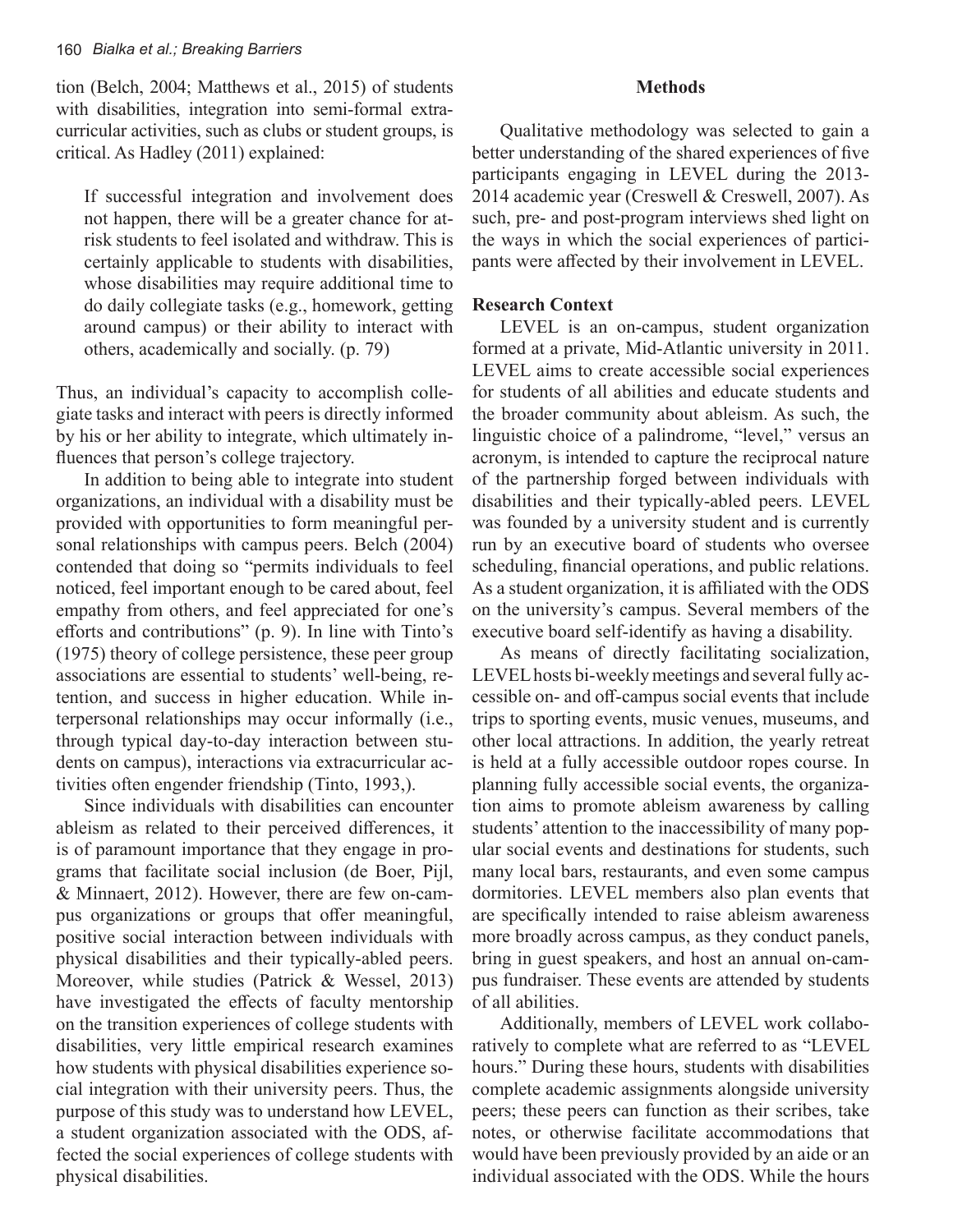usually involve a typically-abled student providing accommodations to a peer with a disability, individuals with disabilities also perform this function. In all cases, these partnerships are unique, as they replace the student-adult dyad and offer a point of interaction between same-aged peers. Although these hours contain an academic component, the intention is to facilitate social connections between students within LEVEL.

At the time of this study, 32 individuals were actively participating in LEVEL; 27 students were providing LEVEL hours to five peers with physical disabilities. One student with a physical disability both received and provided LEVEL hours. Members of LEVEL join voluntarily and do not receive compensation. While some students are involved for only one semester, others participate for the duration of their college experience. Although only four years have transpired since its inception, LEVEL has gained significant momentum on the university campus. As of 2014, university students have provided over 1,500 LEVEL hours. Given this description, LEVEL appears to represent what Tinto referred to as "a semi-formal extracurricular activity," as it is a student organization that occurs within the social system of the university (Tinto 1975, 1993).

# **Participants**

Five college students with physical disabilities agreed to participate in this research; at the time of this study, these were the only individuals receiving LEVEL hours. The participants all self-identified as having disabilities and were registered with the ODS on the university's campus. Additionally, all participants self-identified as White. Four participants used motorized wheelchairs, and one participant self-identified as blind and worked with a service dog. One of the five participants was non-verbal and communicated through use of a laminated sheet containing an alphabet, numbers, and high-frequency words or by utilizing a Dynavox, a form of assistive technology for speech. Table 1 provides additional demographic information.

#### **Researchers**

The research team was comprised of four members: one female professor, who served as the Primary Investigator (PI); one female graduate research assistant; one undergraduate female research assistant; and one male staff member, who works as the Assistant Director of ODS at the university. All members of the research team engaged in aspects of the data collection and analysis for this study. All researchers were affiliated with the university at the time of the study and self-identified as White and typically-abled. The professor teaches in the education program at the university and has prior experience as a secondary special educator. At the time of the study, the undergraduate research assistant was a senior Human Services major who provided LEVEL hours from her sophomore through senior years, and the graduate research assistant was a second-year Master's student in the Clinical Counseling program.

The PI and graduate research assistant were involved in interviewing, transcribing, de-identifying, and analyzing participant data. Since the undergraduate research assistant and the Assistant Director of ODS had significant personal and professional relationships with participants, they worked with de-identified data during the data analysis process; this was intended to lessen the pressure participants might have felt to give socially desirable answers to these individuals.

#### **Data Collection**

The research team utilized pre- and post-program interviews in order to get a sense of how the participants' social experiences were affected by LEVEL. Per the data collection schedule, pre-program interviews were conducted and collected between September and October of 2013, and post-program interviews occurred between April and May of 2014. The pre- and post-program interviews each lasted approximately one hour. During this time, participants were interviewed in-person by one of the members of the research team using a semi-structured interview format. In line with the purpose of the study and its research design, both interview protocols contained questions related to understanding participants' social experiences in LEVEL. For example, we asked, "What role has LEVEL played in your collegiate social experience?" and "Describe the challenges and successes you are having/have had through participation in LEVEL." To maintain confidentiality and anonymity, we assigned each participant a pseudonym.

#### **Data Analysis**

In order to identify, analyze, and report themes, the transcribed interviews were analyzed using Miles,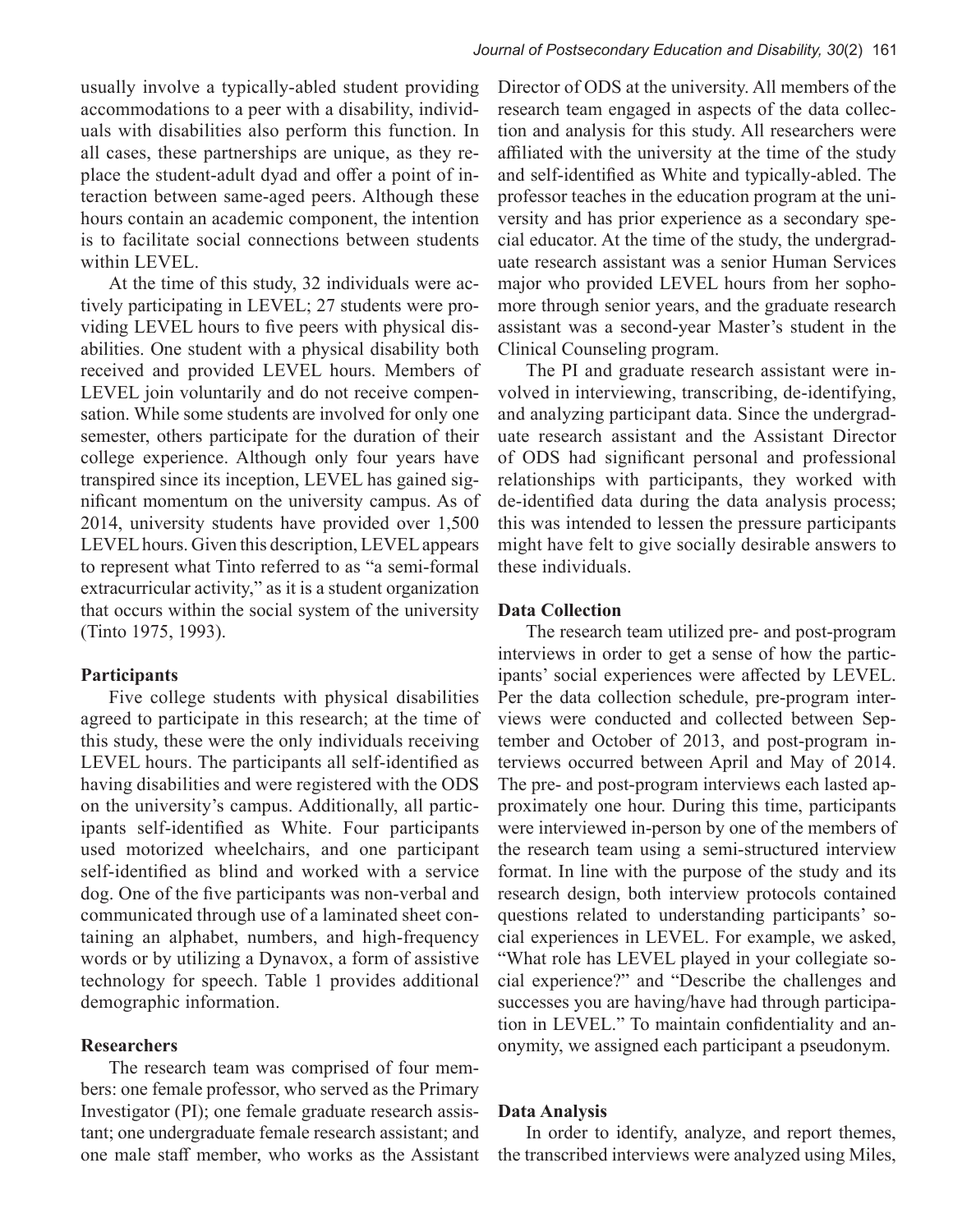Huberman, and Saldana's (2014) methods for qualitative data analysis. We selected this process because it allowed us to identify the core meanings evident in the data as related to our research objective. Pre- and post-interviews were looked at as a whole. Throughout the coding process, we used ATLAS.ti, a PC based data analysis program. During the first cycle of data analysis, we utilized deductive and inductive coding procedures. Deductive codes were determined prior to the study; in this case, we looked for instances where participants described "LEVEL's effect on social experience" and "role of social experience in college." These *a priori* codes were based on our research question: *How are the social experiences of college students with disabilities affected by their participation in LEVEL?*

Next, we looked for inductive, in vivo codes across the data. In vivo codes draw on the emic words and phrases offered by study participants, and they are particularly appropriate for "studies that prioritize and honor the participant's voice" (Miles, Huberman, & Saldana, 2014, p. 74). Given that voice—especially the voices of individuals with disabilities—is critical to this study both methodologically and fundamentally, providing a space for emic language to emerge within the analysis process was key. Several in vivo codes emerged during this data analysis process, which included the phrases "used to feel alone" and "people avoided me" when describing experiences prior to LEVEL and "real friends" and "never could have imagined this" after joining.

During the second round of coding, we grouped the initial inductive and deductive codes into themes. The first theme, "isolation prior to LEVEL," emerged after reading through the initial codes and noting the places where participants spoke of struggling with socialization during their K-12 experience as well as upon entering the university. The next theme was "navigating ableism in college." Data appeared to indicate that ableism existed within and outside of LEVEL. However, it seemed that participants' navigation of ableist encounters differed according to group in question (i.e., the university on the whole or LEVEL as a smaller sub-set of the university population), as they appeared much more comfortable addressing ableism within LEVEL. Finally, "friendship" surfaced as a salient theme; in all cases, participants spoke of forming meaningful relationships as a result of their involvement in LEVEL. This process resulted in an overall description of how the social experiences of college students with disabilities were affected by their participation in LEVEL (Olivant, 2015).

#### **Trustworthiness**

This study was approved by the university's Institutional Review Board in August 2013, and participants were required to complete the Informed Consent Form to take part in the research project. The researchers also utilized several reliability procedures as a means of validating research findings (Gibbs, 2007). First, the researchers established a code book, which helped mitigate the possibility that researchers would interpret the meanings of codes in different ways. The researchers also employed inter-coder agreement 95% of the time, whereby it was determined that they agreed upon codes when reviewing the same sections of data. In the 5% of cases where researchers coded data differently, there was an open discussion regarding code selection; the researchers conferred until agreement was reached.

Researchers engaged in member checking with two participants in order to verify the themes identified by the researchers and to give participants an opportunity to adjust inaccurate themes (Lincoln & Guba, 1985). During the transcription process, participant identities were immediately coded. The researchers also attempted to bracket their personal experiences with disability as well as their personal assumptions throughout the research design, data collection, and data analysis stages (Creswell & Creswell, 2007). This was addressed through reflexive journaling, which allowed researchers to identify their presuppositions regarding the research project (Zenobia, Chan, & Chien, 2013). Finally, in order to increase transferability, we offer detailed background data and description of the experience to establish the context of this study and allow comparisons to be made (Creswell & Creswell, 2007; Shenton, 2004).

#### **Findings**

The purpose of this study was to understand how LEVEL, a student organization associated with the ODS, affected the social experiences of college students with physical disabilities. Findings from this study were divided into three themes: (a) participants experienced social isolation prior to LEVEL, (b) LEVEL provided an opportunity to dispel ableist assumptions and misconceptions, and (c) LEVEL engendered friendship. These themes revealed that the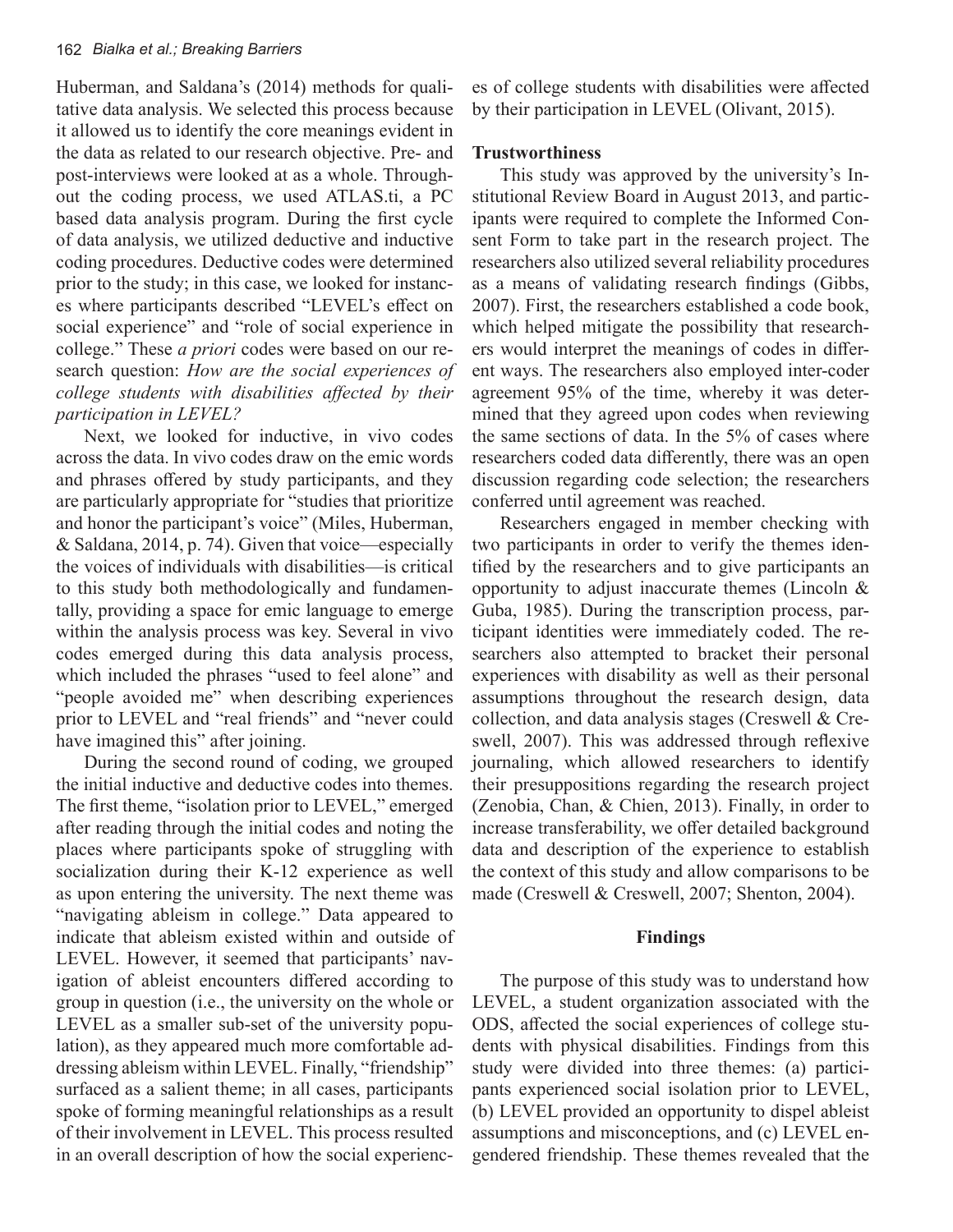LEVEL experience was largely positive for each of the five participants, as they noted the ways that LEV-EL increased their social integration and related feelings of inclusivity.

# **Participants Experienced Social Isolation Prior to LEVEL**

Interviews revealed that all participants encountered issues related to socialization prior to their involvement in LEVEL. More specifically, they noted that the often-exclusive attitudes of typically-abled individuals, whether in the K-12 environment or in society at large, significantly influenced their feelings of social exclusion. Along these lines, they discussed many of the stereotypes associated with their disabilities, the ableist attitudes they encountered, as well as the ways in which these external attitudes influenced their social interactions.

When discussing her high school experience, Grace reflected, "People thought I had a cognitive disability and were shocked when I said intelligent things. I was the only one in my high school who was high functioning with a physical disability. People didn't really bother with me." Rather than taking steps to get to know Grace, it appeared that her peers avoided interaction and stigmatized her because of her physical difference. Similarly, Annie shared that:

A lot of my friends. . . in middle school and high school have said to me like "I would see you all the time around school, but I was always afraid to approach you," and I'm like "I'm glad we're friends now," but I wonder how many friendships I'm not having because people are afraid to approach me and say hello, and are afraid to ask questions about my blindness. So that definitely makes me sad sometimes that some people are afraid to approach me.

Although Annie forged friendships in her middle and high school years, these relationships were initially tempered by discomfort or avoidance on the part of her typically-abled peers. In line with Grace's experience, she considered the possibility that she missed out on potential friendships because her peers were hesitant to approach her and viewed her disability as a barrier to interaction.

For some participants, feelings of social isolation in college, prior to joining LEVEL, were just as prevalent. Evan, a senior at the time of this study, matriculated to the university before the group's introduction. As he reflected, "coming into the university, I knew the academic load would take a little time to adjust to, but I was confident I could get through it. I was less sure of how I would make friends." Although this sentiment is likely shared by many individuals as they begin their first year of college, Evan revealed that his feelings of trepidation were compounded by his disability, as he stated that "the biggest misconception is the idea that cerebral palsy always comes with intellectual disability or cognitive delays. This effects how people, especially my peers, are willing to approach me." In line with Evan's experience, Ben found that when he did interact with others:

All people see is a wheelchair. I met some pretty cool people a couple weeks back, and this woman [said to them] "Oh aren't you guys nice?" As soon as the public sees people with a disabled person, it's like "Oh isn't it nice that they stopped and talked to the disabled person." It irks me to no end.

The idea that this group was being "nice" by taking the time to talk to Ben reinforced the ableist notion that he was less worthy of their time and any related interactions.

Jake also experienced university life before LEV-EL. Like Evan, he felt confident in his ability to succeed academically, but "towards the end of freshman year into sophomore year I started feeling isolation a little more because people didn't understand what I was going through, and then LEVEL kind of came along." As he explained, connecting with peers proved initially difficult, as he felt that they did not to try to understand his experience of having a disability on a university campus. Grace spoke of some of the invisible barriers that she encountered, as she acknowledged that prior to LEVEL, "I felt like people looked away or were hesitant to reach out to me, so it got difficult because some people wanted to reach out but they didn't know how."

LEVEL was established when Annie began college, which was not the case for the rest of the participants. However, her initial experiences at the university, namely the university orientation program and informal peer interactions, left her feeling isolated. As she noted:

The first semester I had a lot of trouble finding my group of friends. I did not feel that the orienta-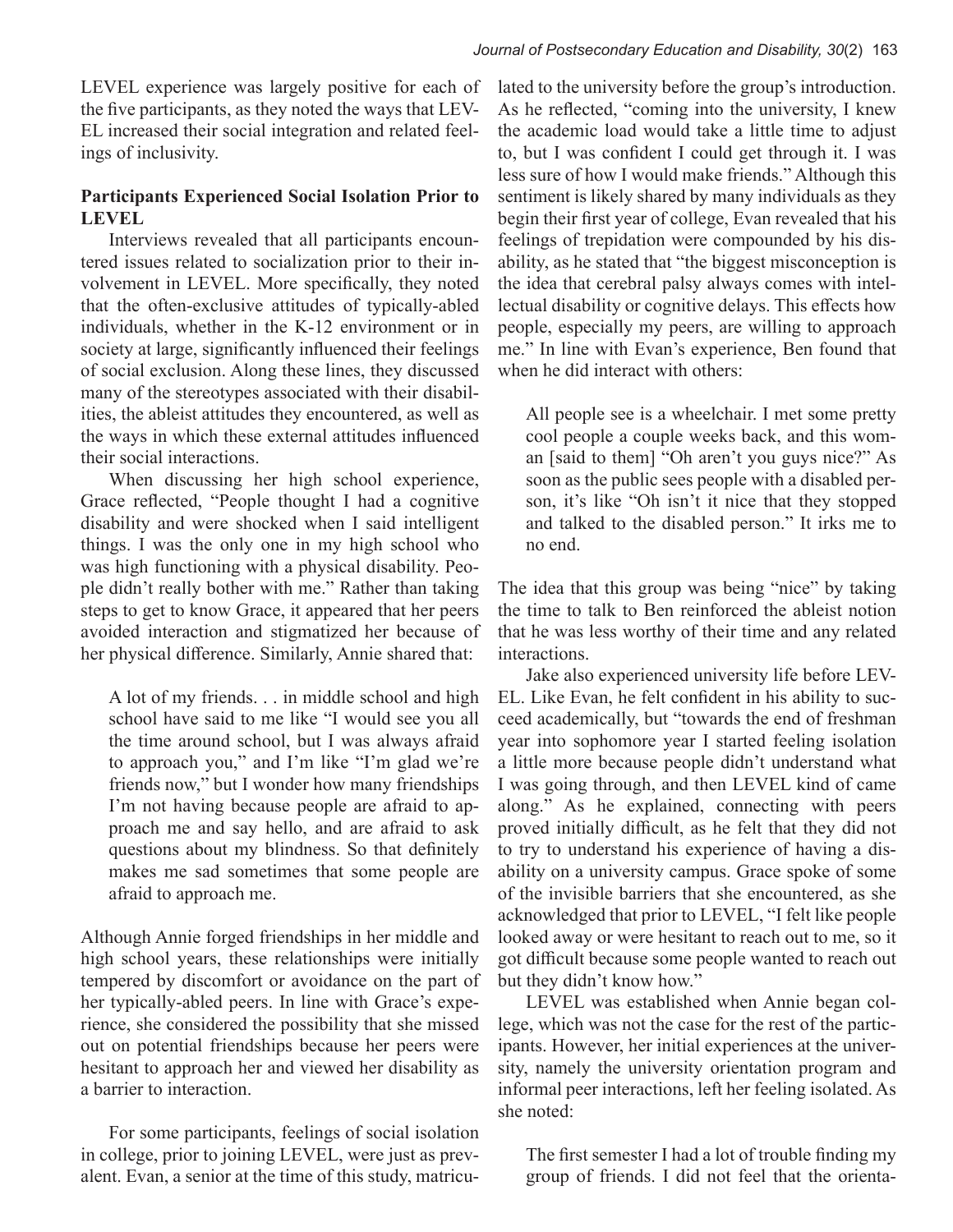#### 164 *Bialka et al.; Breaking Barriers*

tion considered to my needs and my abilities. And because of that, it ostracized me from the other students, and that really shook my confidence. I was nervous about coming to college like any student is, but I was not extra nervous because of my disability. Orientation made me extra nervous because of my disability because of the way I was being perceived. Because it shook my confidence so much, I really ostracized myself more once classes started. College became something where I went to class, and I got good grades and that was the extent of it.

Thus, when LEVEL members reached out to her, Annie was resistant. In one instance, the President of LEVEL asked Annie to join her for an event. Annie reflected, "She was like, 'Hey, do you want to walk with me?' and I said 'I can walk by myself,' and I didn't realize that she wasn't questioning my ability, she just wanted to be a friend to me." Annie's experiences with social exclusion during the new student orientation program, which spanned her first four days on campus, led her to question the intentions of LEVEL. As these quotes revealed, she was not alone in her skepticism, nor was she the only participant to experience social isolation as a result of society's widespread assumptions and misconceptions regarding disability.

# **LEVEL Provided a Safe Space to Dispel Ableist Assumptions and Misconceptions**

While a central goal of LEVEL is to raise ableism awareness, participants noted that some members maintained ableist attitudes and misconceptions regarding their respective disabilities. Typically-abled students without prior experience with disability largely entered with misunderstandings related to their partner's intellectual levels and their role in the relationship. Additionally, participants spoke of how it seemed that their partners were initially uncomfortable in the relationship because they were not sure how to appropriately and respectfully interact with their peers with disabilities.

Participants responded to this discomfort in a variety of ways. For Ben, this meant having to show that he is just like anyone else. As he explained, "I feel like I always have to prove something because the first thing they see is the wheelchair, but any sensible person, within ten minutes, will realize that I'm just a regular guy." Like Ben, Evan shared:

The best way to change perspectives is to have every day interactions with people with disabilities. Whether you talk sports or work on a project, the fact that people with disabilities can have the same thoughts, feelings, and emotions that you have will open your eyes. And I think that is why LEVEL is so important.

Grace referred to the act of pushing back as "breaking [peers] of the porcelain China Doll Syndrome," which she did by "just acting like a normal 21 year old." When deconstructing the China Doll Syndrome, she explained:

Well, you get two types of people. The people that avoid me like the plague because they don't know what to say or do. Or you get the people, which my mother and I affectionately term as [having] "porcelain China Doll Syndrome," meaning that [they believe] if you touch me, I'm going to break, so they see me and they will speak to me like I'm a preschooler, and I'm 21 years old.

As a means of "breaking" her typically-abled partners of this complex, she offered:

Depending on how comfortable or uncomfortable they may seem, I will consciously put a jacket on or something like that. So that they see that I'm not going to break. Or I'll curse, I'll talk about all of those sorts of things, I'll make fun of myself, anything of that realm. It depends on my comfortability with them [if I am] going to let them see the difficulty of putting a jacket on. How ready are they to break out of it that they can do this without having a panic attack? The other thing that normally breaks them out of it is when they see that I can dictate a paper without looking at it.

As these quotes revealed, LEVEL members held misconceptions about what it means to have a disability. However, participants found that LEVEL offered both a critical point of contact and a safe space to constructively push back at their typically-abled peers' perceptions of disability.

LEVEL appeared to be unique in that it functioned as a place where typically-abled members were willing to learn about their classmates' experiences with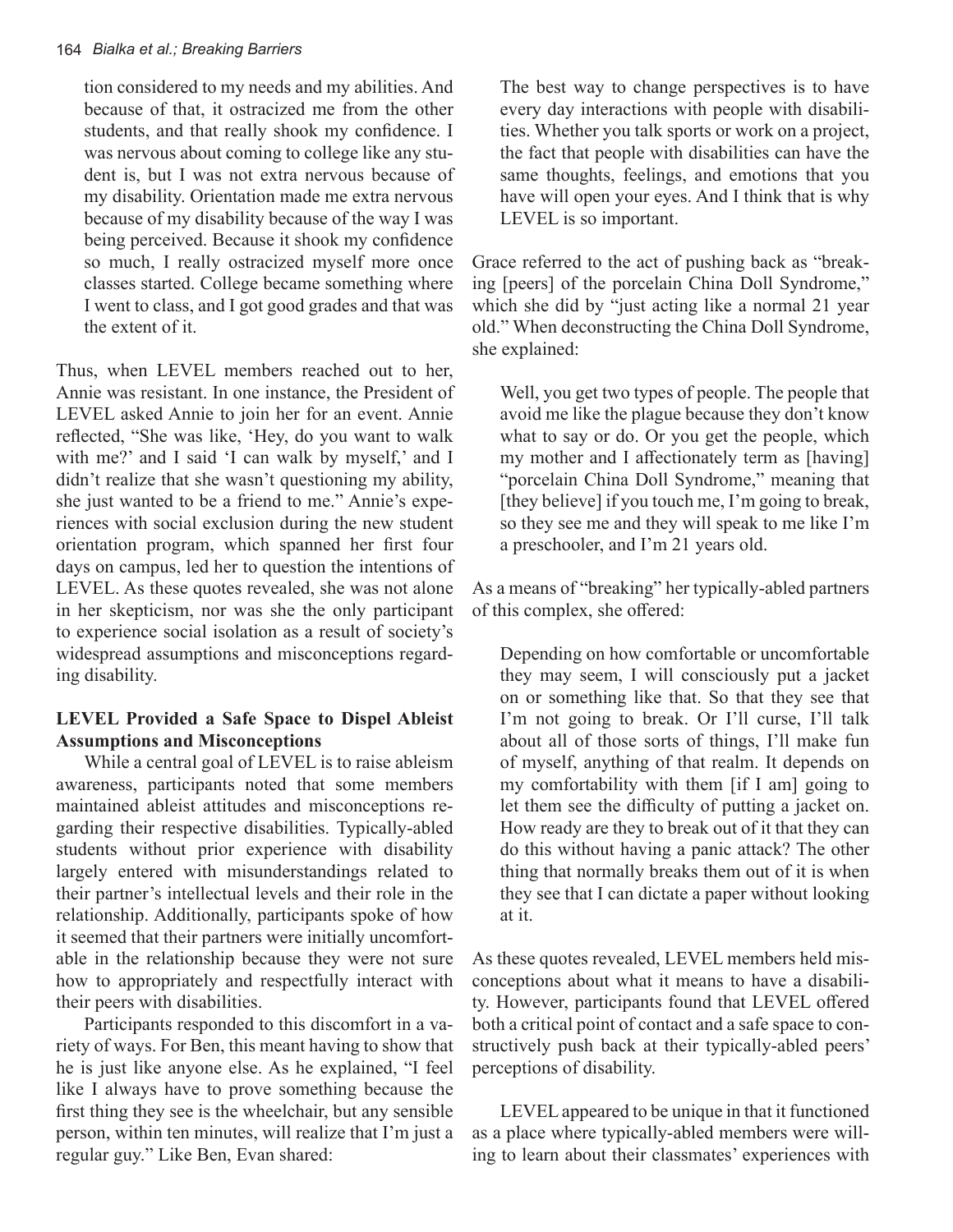disability and, in response, their peers with physical disabilities were willing to have these honest conversations. Participants also noted that they played a significant role in this process. Annie went on to explain her role in facilitating relationships within LEVEL that engendered acceptance:

I try to make people understand that it's okay to ask questions [about disability] and be curious [because] at the core of it that's what you have to do. A pamphlet can't teach you everything you need to know about it. It can give you advice and try to make you more comfortable, but the only way you're going to be able to fully understand it in the best way that you can is by talking to somebody [with a disability] because who is the best expert about disabilities? People with disabilities.

As these quotes revealed, LEVEL appeared to offer a safe, supportive environment where participants could engage in conversations that dispel ableist assumptions and allow them to feel included.

Participants did speak of the ways that feelings of inclusivity and honest conversation were not always reflected in their experiences with peers outside of LEVEL. Jake noted that acceptance "is kind of just confined to the group." Annie also highlighted this juxtaposition:

When I started on campus, people [in LEVEL] were already asking me to get lunch or do this, and it was just a really open environment. My freshman class peers were not doing that. LEVEL was just easy—it was effortless. People weren't afraid of me. People weren't afraid to know me outside of my disability. I definitely have friends outside of LEVEL, but you know, I would say for the most part, I can definitely be more accepted [in LEVEL] than I would anywhere else.

On the whole, participants found that typically-abled individuals who participated in LEVEL were more likely to view them as equals than those on campus who are not affiliated with the group. These data indicated that LEVEL members were more open and accepting than others on campus or society at large. As a result, LEVEL appeared to offer a space for participants to feel valued and socially included.

#### **LEVEL Engendered Friendship**

None of the participants spoke of encountering any difficulty with the rigor or demands of collegiate academics, though they expressed that socialization was an issue prior to joining LEVEL. Although academics and socialization are often conceived of as two distinct entities, findings revealed, in this case, that academic contact, namely though LEVEL hours, acted as a conduit for friendship. Grace noted that "some of my best friends have come through LEV-EL hours," and Evan echoed that through LEVEL, he was able "to foster friendships with my peers in ways I have never before. [LEVEL hours] where you work on papers have turned into time spent hanging out with some of my greatest friends." Thus, LEVEL hours were not only helpful in a practical way, but more importantly, they often facilitated the formation of friendships.

What was perhaps most unique about LEVEL hours were that some partners who provided these hours self-identified as having a disability. Annie, who provided hours to Grace, explained that their relationship grew as a result of these consistent weekly exchanges:

And again Grace was somebody who I talked to and knew, but without doing my LEVEL hours, I know I would have not reached out to her. Just because of time and life you know? I'm so glad that LEVEL has brought us together. Even if I don't do hours with her next semester, I know that I would reach out to her because we're friends and we have a relationship. I've gotten to know her. We really benefit each other especially as women with disabilities…it's a very strong relationship that we need to have.

In this quote, Annie directly addressed the importance of her friendship with Grace, which she felt was ultimately facilitated through LEVEL hours. While the development of friendships proved important for all participants, this relationship appeared to allow Annie and Grace to support each other as women with disabilities. In addition, the act of a student with a disability providing accommodations to a peer with a disability worked to dispel stereotypes regarding ability.

Evan drew a parallel between the friendships that he formed through LEVEL and the trajectory of his college experience, as he offered, "as my social life started to get better, my outlook on my entire college experience got better." He also shed light on the ways in which LEVEL engendered these friendships: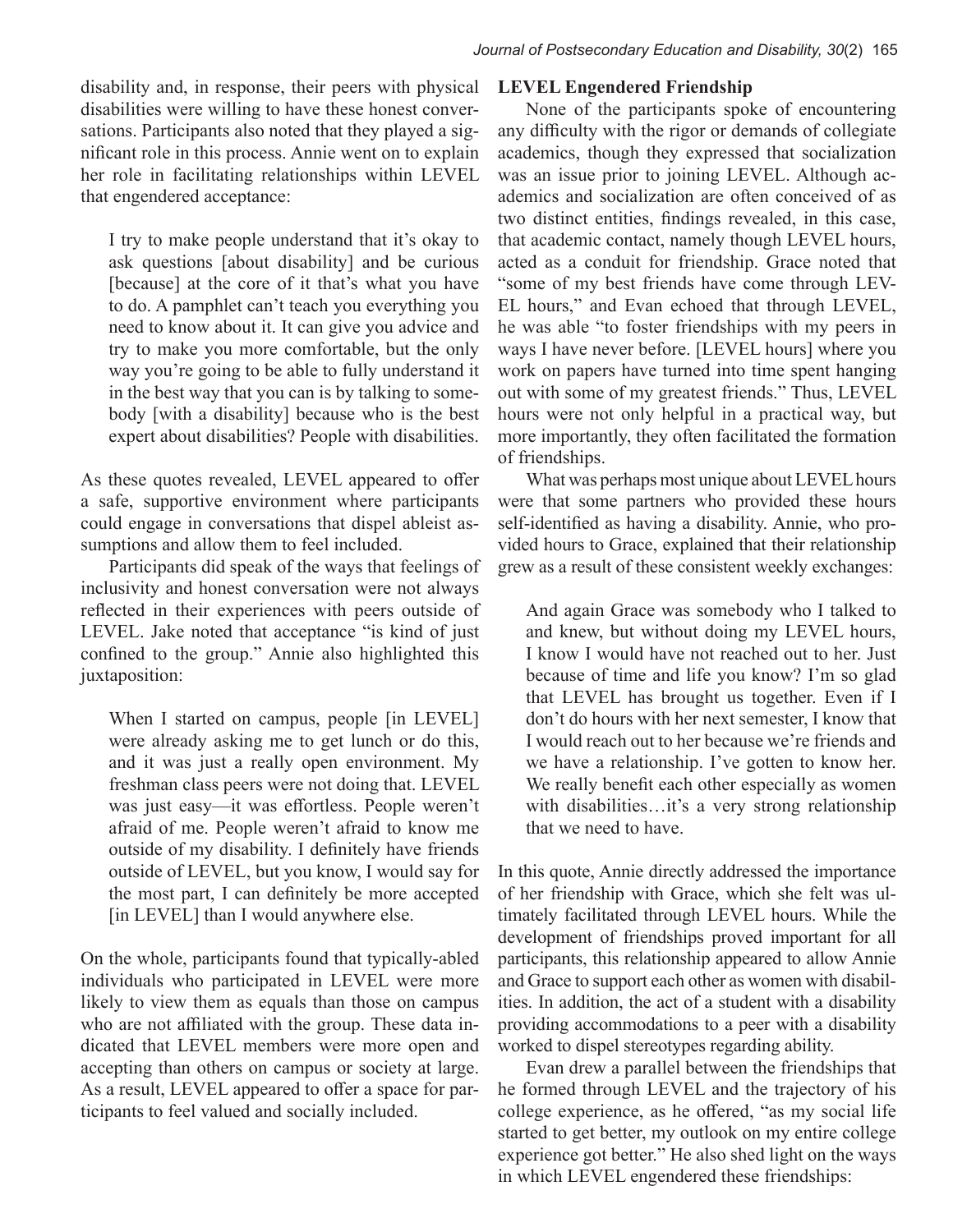I hang out with my LEVEL partners outside of our hours all of the time. Once we get comfortable with each other, we will often start to hang out socially. This often starts with getting a bite to eat after our hour. Many of my former or current LEVEL partners live in my building or on campus, and they will just come over to watch movies, or games, or to just hang out in my room. I go to their rooms or apartments too, and we do stuff off campus together like grab dinner or go to various events.

This quote illustrated that there was no particular magic involved in the formulation of these friendships, as they seemed to be premised on common interests and mutual affection. In line with this, Grace shared, "I have more nicknames in the LEVEL than anywhere else, but not one of them has to do with my ability level." Like Evan, Grace felt that the friends she made through LEVEL saw her for who she was rather than focusing on her disability.

Highlighting the importance of socialization and related friendships, Ben asserted that "college is supposed to be about meeting other people and being in new situations, and LEVEL is a really big proponent of that." Similarly, Annie contended:

The social aspect [of college] is so important. It fuels your self-esteem, it fuels your self-confidence, it fuels fun truthfully. That is key to success in college and success in life. If you can find a balance between social, academics, school work, and extracurriculars, then that's going to benefit you for the rest of your life. It gives you the confidence to start new things. [LEVEL has also been] a support system in general…of people that understand disability or want to understand disability.

Annie both recognized the role that socialization played in her college experience and connected this to the role that LEVEL played in fostering friendships. As a result of her participation in LEVEL, she spoke of an increase in her confidence and of finding a place where she felt understood and supported.

It is interesting that Evan and Ben, two participants who matriculated to the university prior to the formation of LEVEL, reflected that they never anticipated the way that LEVEL would affect them socially. Looking back, Evan asserted "if you asked me freshman year if I would have friends from college visit me in the summer or for Thanksgiving, I'd probably have said no. But now, I have developed lifelong friendships." Ben also shared this sentiment, as he offered, "if you told me I [would go] to my first formal last year, I would have told you, 'You're absolutely nuts.'" These statements highlight the way that LEV-EL informed Evan and Ben's respective experiences and exceeded their expectations.

These findings indicate that LEVEL provided participants with the opportunity to form meaningful relationships, which was reiterated across participant interviews. It is important to note that participants were wholly capable of forming friendships both inside and outside of LEVEL; the issue was that they were often deprived of the chance to do so because of the ableist attitudes of many individuals. Since LEV-EL allowed for the formation of friendships, it also appeared to offer participants a more positive college experience.

#### **Discussion and Implications**

The results of this study provide insight into ways that LEVEL affects the social experiences of five college students with disabilities. Findings reveal that participants felt misunderstood and socially isolated on the college campus prior to their matriculation into LEVEL. Upon joining LEVEL, participants felt included and were able to form meaningful relationships with same-aged peers. These findings also confirm Tinto's (1975) theory of social integration, as they indicate that LEVEL facilitated positive socialization in myriad ways. LEVEL events and hours represent the type of semi-formal extracurricular activities that Tinto identified as critical to student retention. Furthermore, these interactions engendered key informal peer group associations, as friendships resulted from these more structured engagements.

These findings are significant in several ways. First, they highlight the social and attitudinal barriers that students with disabilities often face in postsecondary settings. In addition, they address ways in which this discrimination and related sense of isolation might be mitigated. Finally, these findings offer insight into one program aimed to create accessible social experiences for students of all abilities and educate students and the broader community about ableism. On the whole, the data revealed that this organization played a critical role in the social integration of university students with disabilities.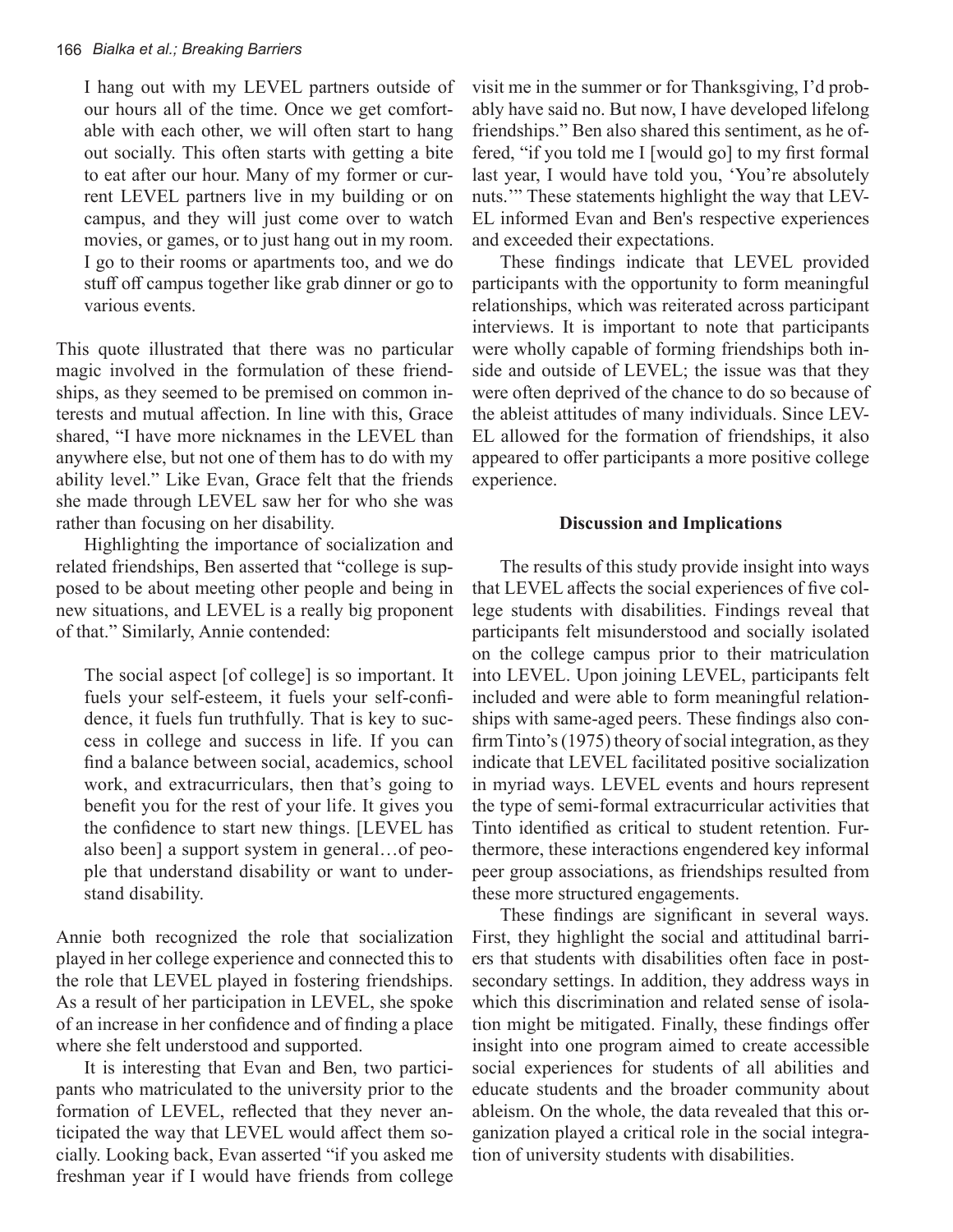Several participants noted that they were initially skeptical when LEVEL was introduced on the university's campus. This seems to be, at least in part, due to their prior experiences with ableism and exclusion. They wondered if LEVEL would patronize or further stigmatize them. This presupposition aligns with research (Dovidio et al., 2011) regarding attitudes toward college students with disabilities. These studies have shown that many individuals with disabilities experienced increased avoidance by typically-abled peers and, in direct relation, decreased opportunity for socialization. Annie's negative experience with new student orientation, which was essentially her first encounter with an on-campus, semi-formal extracurricular program, confirms this line of research, as orientation did not appear to be receptive to her needs and left her feeling ostracized. Moreover, since research has indicated that most college students with physical disabilities have their services provided by the ODS (Marshak et al., 2010; Morris, 2001; Paul, 2000), it is not surprising that participants involved in this research project who entered the university prior to the implementation of LEVEL spoke of feeling socially isolated before their involvement in the organization.

It is also important to note that academic integration did not appear to pose a problem for participants. In fact, most all participants spoke of their academic competence and confidence. This data further supports Tinto's (1975, 1993) claim that "a person may perform more than adequately in the academic domain of the college and still come to leave because of insufficient integration into its social life" (Tinto, 1993, p. 107). As the data revealed, LEVEL hours expressly addressed issues of social separation. By replacing time that might have been spent with adults and/or aides with peer-to-peer contact, these LEVEL hours offered a recurring point of contact between students of all abilities. Although these hours were premised on accommodations, it appeared that they served a larger social function. In fact, all of the participants stated that the hours influenced the development of their most significant friendships. These friendships allowed them a sense of belonging, or a place where they felt valued, included, and respected. This is critical for students with disabilities, as Belch (2004) found that:

When a sense of belonging and inclusion are accomplished, a student believes there is a place for him or her. This true sense of belonging in-

vites engagement with the others in the environment in the pursuit of learning, development, and growth. (p. 9)

Participant responses echoed this statement, as they spoke of the ways that LEVEL provided them with a college experience that exceeded their initial expectations and allowed them to feel included and invested. In addition to supporting Tinto's (1993) assertion that participation in extracurricular activities often engenders friendships that transcend the formal group structure, this finding was extremely significant, as it shed light on the ways that academic encounters might also work to facilitate meaningful social interaction.

Participants recognized that LEVEL members generally engaged with the concept of disability differently than others on campus or in society at large. However, as was noted in the findings, participation in LEVEL did not eradicate all ableist attitudes or behaviors of typically-abled members. Participants noted that several of the members of this organization displayed ableist assumptions or misconceptions that were identical to the assumptions held by students outside of LEVEL. The difference appeared to be that, within LEVEL, participants felt comfortable speaking up and pushing back against these ableist attitudes when they arose, and their typically-abled peers were more willing to gain a more realistic understanding of their partners' experience with disability. As such, it appears that these hours also served an "ableism awareness" function.

Interestingly, while participants felt integrated into LEVEL, they did not always share this sentiment as related to their place in the campus at large. Data indicated that LEVEL provided a smaller group within a larger university context where students felt comfortable, safe, and supported. This type of integration facilitated feelings of social inclusion for students with disabilities (Belch, 2004; Darling, 2013). When considering participants' reactions to ableism within LEVEL, as opposed to outside of the organization, it appeared that participants' sense of integration dictated how comfortable they were in responding. Access to student organizations such as LEVEL "can help campuses feel more welcoming and provide safe places for students outside of disability services offices" (Hadley, 2011, p. 80). To this end, social integration was not necessarily universal across campus, as programs such as first year orientation left participants feeling isolated.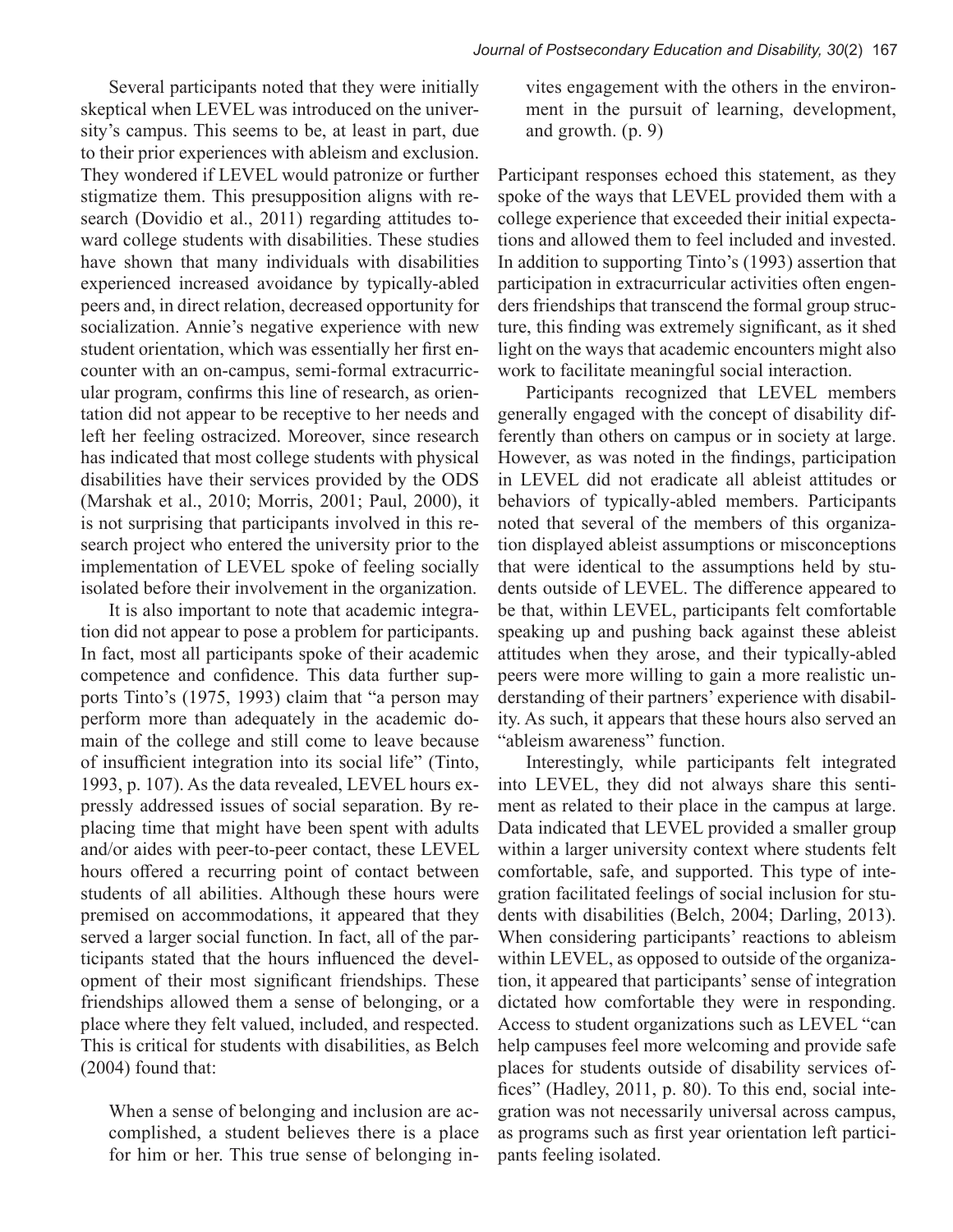Since participants spoke of the difficulties they faced when socializing outside of LEVEL, future studies might investigate the accessibility and inclusivity of the programs that students encounter upon and after matriculation, such as new student orientation or residence life events. Based on the findings from this study, it would also be useful for future researchers to address the voices of typically-abled students involved in organizations such as LEVEL. In addition to providing critical insight into the ways in which participation affects their social integration, these data would also shed light on how student groups that address issues of ableism may challenge or reinforce their perceptions of disability.

From a practical standpoint, there are several important logistical questions that colleges and universities should consider if they are interested in designing and implementing a program similar to LEVEL. The first consideration pertains to the place on campus where the program will be housed. The location of the program dictates how it is overseen and maintained by faculty and/or staff as students enter into and graduate from the college or university. LEVEL is also a student-led organization. As such, students are responsible for organizing events, scheduling hours, maintaining a budget, and publicizing the organization. These students are elected onto an executive board by the larger group. It is important to think about how these students might be selected and or elected to these positions. Perhaps most importantly, this program should be driven by the interests and needs of individuals with disabilities on the college campus. Careful consideration must also be made when program leaders are seeking answers to the following questions: What are students on this campus—of all abilities—looking for from a physical, academic, and social standpoint? How might this program best function in order to facilitate the necessary changes outlined by the students and promote a "level" playing field on campus for all students?

Although the majority of research on college students with disabilities has focused on academic accommodations (Lombardi et al., 2011; Paul, 2000; Stein, 2014), social acceptance is equally critical to consider (de Boer et al., 2012; Mason, Pratt, Patel, Greydanus, & Yahya, 2004; Tinto, 1975, 1993). This research supports Tinto's (1975, 1993) theory of college persistence by highlighting the ways in which one student organization provided a critical means of social integration for college students with phys-

ical disabilities. Additionally, this paper offers a novel way to consider what socialization can look like for this population of college students. Findings from this research have direct significance in advancing the field of disability in higher education and aiding in the design of collegiate programs and organizations that raise ableism awareness and foster social integration between students of all abilities. As this paper shows, LEVEL is a unique student organization that creates accessible social experiences for students of all abilities. It appears to bring issues of ableism awareness to light through facilitation of LEVEL hours and promotion of group and interpersonal relationships. By deliberately addressing the social integration of college students with disabilities, LEVEL offers a promising new way to think about how to meet the needs of an underserved population.

#### **Limitations**

The researchers note several limitations to this study. Since this study involved only one university, findings are likely not generalizable to all college contexts. In addition, this research is subject to key informant bias based on the number of participants. For this reason, there is no guarantee that the experiences of these students are typical (Maxwell, 2005). Transferability is also difficult in this study, as LEV-EL is situated within a very specific university context. However, this research sheds light on the ways in which other students, faculty, administration, and/ or institutions might make related considerations and construct programs, if they choose to create a student organization akin to LEVEL.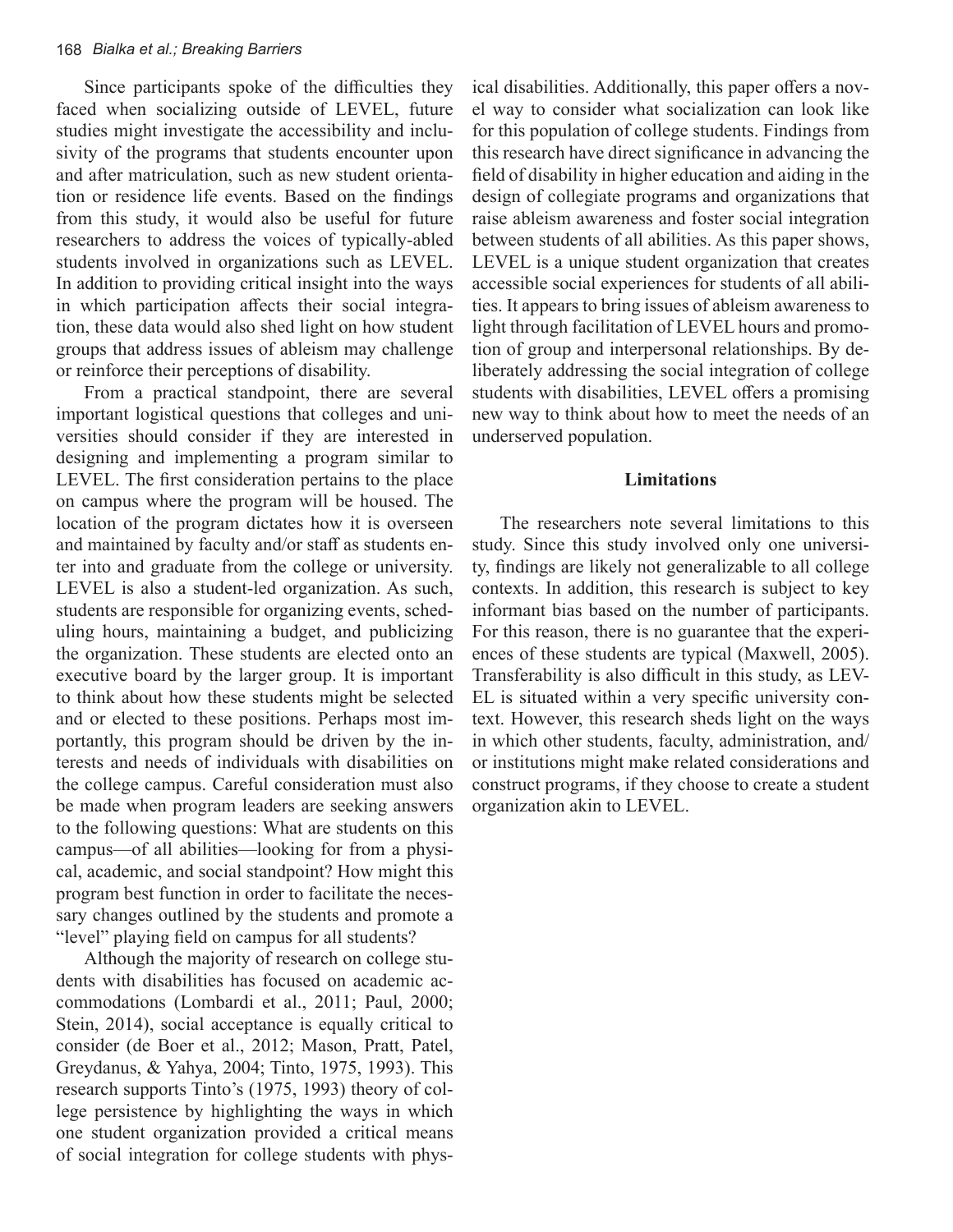#### **References**

- Americans with Disabilities Act of 1990, Pub. L. No. 101-336 § 2 (1991).
- Belch, H. A. (2004). Retention and students with disabilities. *Journal of College Student Retention: Research, Theory & Practice, 6*, 3-22.
- Blinde, E., & Taub, D. (1999). Personal empowerment through sport and physical fitness activity: Perspectives from male college students with physical and sensory disabilities. *Journal of Sport/Behavior, 22*, 181-202.
- Brune, J. A., & Wilson, D. J. (2013). Introduction. In J. A. Brune & D. J. Wilson (Eds.), *Disability and passing* (pp. 1-12). Philadelphia, PA: Temple University Press.
- Creswell, J. W., & Creswell, J. W. (2007). *Qualitative inquiry and research design: Choosing among five approaches* (2nd ed.). Los Angeles, CA: Sage Publications.
- Darling, R. B. (2013). *Disability and identity: Negotiating self in a changing society.* Boulder, CO: Lynne Rienner Publishers.
- de Boer, A., Pijl, S. J., & Minnaert, A. (2012). Students' attitudes towards peers with disabilities: A review of the literature. *International Journal of Disability, Development and Education, 59*, 379- 392.
- Dovidio, J. F., Pagotto, L., & Hebl, M. R. (2011). Implicit attitudes and discrimination against people with physical disabilities. In R. L. Wiener & S. L. Willborn (Eds.), *Disability and aging discrimination* (pp. 157-183). New York, NY: Springer.
- Durkheim, E. (1961). *Moral education: A study in the theory and application of the sociology of education.* (E. K. Wilson and H. Schnurer, Trans.). New York, NY: The Free Press. (Original work published 1925)
- Erickson, W., Lee, C., & von Schrader, S. (2015). *Disability statistics from the 2013 American Community Survey* (ACS). Cornell University, Employment and Disability Institute (EDI).
- Gibbs, G. R. (2007). *Analyzing qualitative data. The Sage qualitative research kit.* London, England: Sage Publications.
- Griffin, M. M., Summer, A. H., McMillan, E. D., Day, T. L., & Hodapp, R. M. (2012). Attitudes toward including students with intellectual disabilities at college. *Journal of Policy and Practice in Intellectual Disabilities, 9*, 234-239.
- Hadley, W. M. (2011). College students with disabilities: A student development perspective. *New Directions for Higher Education, 2011*(154), 77-81.
- Hehir, T. (2007). Confronting ableism. *Educational Leadership, 64*(5), 8-14.
- Huang, C., & Brittain, I. (2006). Negotiating identities through disability sport. *Sociology of Sport Journal, 23*, 352-375.
- Hutcheon, E. J., & Wolbring, G. (2012). Voices of "disabled" post-secondary students: Examining higher education "disability" policy using an ableism lens. *Journal of Diversity in Higher Education, 5,* 39-49.
- Krahé, B., & Altwasser, C. (2006). Changing negative attitudes towards persons with physical disabilities: An experimental intervention. *Journal of Community & Applied Social Psychology, 16*, 59-69.
- Lincoln, Y. S., & Guba, E. G. (1985). *Naturalistic inquiry*. Newbury Park, CA: Sage Publications.
- Lombardi, A. R., Murray, C., & Gerdes, H. (2011). College faculty and inclusive instruction: Self-reported attitudes and actions pertaining to universal design. *Journal of Diversity in Higher Education, 4*, 250-261.
- Marshak, L., Van Wieren, T., Ferrell, D. R., Swiss, L., & Dugan, C. (2010). Exploring barriers to college student use of disability services and accommodations. *Journal of Postsecondary Education and Disability, 22*(3), 151-165.
- Mason, A., Pratt, H. D., Patel, D. R., Greydanus, D. E., & Yahya, K. Z. (2004). Prejudice toward people with disabilities. In J. L. Chin (Ed.), *The psychology of prejudice and discrimination: Disability, religion, physique, and other traits* (Vol. Volume 4, pp. 51-93). Westport, CT: Praeger Publishers.
- Matthews, N. L., Ly, A. R., & Goldberg, W. A. (2015). College students' perceptions of peers with autism spectrum disorder. *Journal of Autism and Developmental Disorders, 45*, 90-99.
- Maxwell, J. A. (2005). *Qualitative research design: An interactive approach* (2nd ed.). Thousand Oaks, CA: Sage Publications.
- Meyer, A. H., Myers, K. A., L. Walmsley, A., & E. Laux, S. (2012). Academic accommodations: Perceptions, knowledge and awareness among college students without disabilities. *Education, 2*, 174-182.
- Miles, M. B., Huberman, A. M., & Saldana, J. (2014). *Qualitative data analysis: A methods sourcebook*  (3rd ed.). Los Angeles, CA: Sage Publications.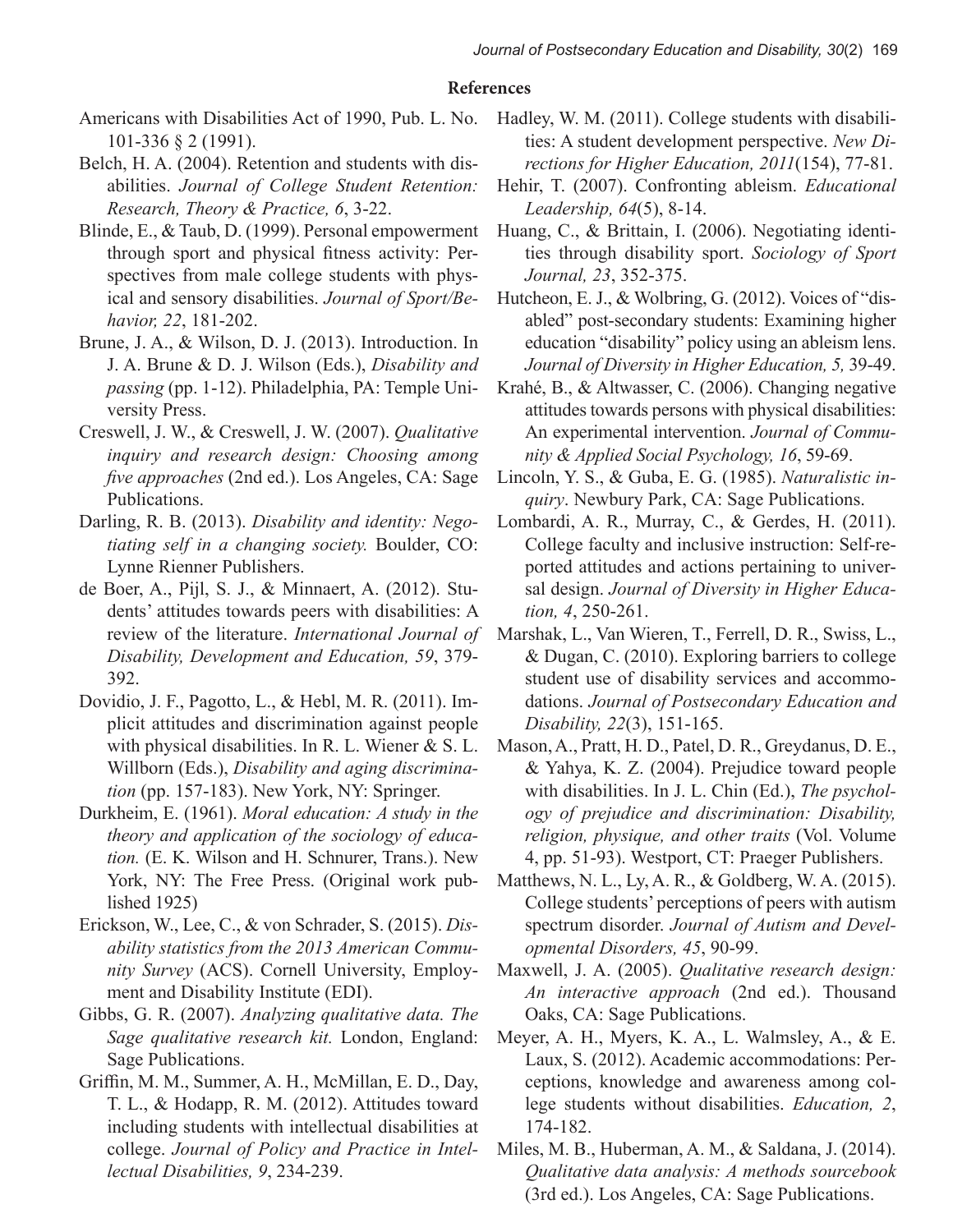- Misra, R., & McKean, M. (2000). College students' academic stress and its relation to their anxiety, time management and leisure satisfaction. *American Journal of Health Studies, 16*, 41-51.
- Morris, J. (2001). Social exclusion and young disabled people with high levels of support needs. *Critical Social Policy, 21*, 161-183.
- Murray, C., Lombardi, A., & Kosty, D. (2014). Profiling adjustment among postsecondary students with disabilities: A person-centered approach. *Journal of Diversity in Higher Education, 7*, 31-44.
- Olivant, K. F. (2015). "I am not a format": Teachers' experiences with fostering creativity in the era of accountability. *Journal of Research in Childhood Education, 29*, 115-129.
- Patrick, S., & Wessel, R. D. (2013). Faculty mentorship and transition experiences of students with disabilities. *Journal of Postsecondary Education and Disability, 26*, 105-118.
- Paul, S. (2000). Students with disabilities in higher education: A review of the literature. *College Student Journal, 34*, 200-210.
- Pingry O'Neill, L. N., Markward, M. J., & French, J. P. (2012). Predictors of graduation among college students with disabilities. *Journal of Postsecondary Education and Disability, 25*, 21-36.
- Rauscher, L., & McClintock, J. (1996). Ableism curriculum design. In M. Adams, L. A. Bell, & P. Griffen (Eds.), *Teaching for diversity and social justice* (pp. 198–231). New York, NY: Routledge Publishing.
- Read, S. A., Morton, T. A., & Ryan, M. K. (2015). Negotiating identity: A qualitative analysis of stigma and support seeking for individuals with cerebral palsy. *Disability and Rehabilitation, 37*, 1162-1169.
- Rimmer, J., Riley, B., Wang, E., Rauworth, A., & Jurkowski, J. (2004). Physical activity participation among persons with disabilities: Barriers and facilitators. *American Journal of Preventative Medicine, 26*, 419-425.
- Shenton, A. K. (2004). Strategies for ensuring trustworthiness in qualitative research projects. *Education for Information, 22*, 63-75.
- Simonson, S., Glick, S., & Nobe, M. E. C. (2013). Accessibility at a public university: Students' perceptions. *Journal of Facilities Management, 11*, 198- 209.
- Spady, W. (1970). Dropouts from higher education: An interdisciplinary review and synthesis. *Interchange, 1*, 64-85.
- Steele, P. E., & Wolanin, T. R. (2004). *Higher education opportunities for students with disabilities: A primer for policymakers.* Institute for Higher Education Policy.
- Stein, K. F. (2014). Experiences of college students with psychological disabilities: The impact of perceptions of faculty characteristics on academic achievement. *International Journal of Teaching and Learning in Higher Education, 26*, 55-65.
- Taub, D., Blinde, E., & Greer, K. (1999). Stigma management through participation in sport and physical activity: Experiences of male college students with physical disabilities. *Human Relations, 52,* 1469-1484.
- Tinto, V. (1975). Dropout from higher education: A theoretical synthesis of recent research. *Review of Educational Research, 45*, 89-125.
- Tinto, V. (1993). *Leaving college: Rethinking the causes and cures of student attrition* (2nd ed.). Chicago, IL: University of Chicago.
- U.S. Department of Education. (2001). *Beginning postsecondary students longitudinal study, second follow-up* (BPS:96/01). Report of the U.S. Department of Education, National Center for Education Statistics.
- Wagner, M., Newman, L., Cameto, R., Garza, N., & Levine, P. (2005). *After high school: A first look at the postschool experiences of youth with disabilities. Report from the National Longitudinal Transition Study-2* (NLTS2). Online Submission.
- Wessel, R. D., Wentz, J., & Markle, L. L. (2011). Power soccer: Experiences of students using power wheelchairs in a collegiate athletic club. *Journal of Postsecondary Education and Disability, 24*, 147-159.
- Zenobia, C. Y., Chan, Y. F., & Chien, W. (2013). Bracketing in phenomenology: Only undertaken in the data collection and analysis process? *The Qualitative Report, 18*, 1-9.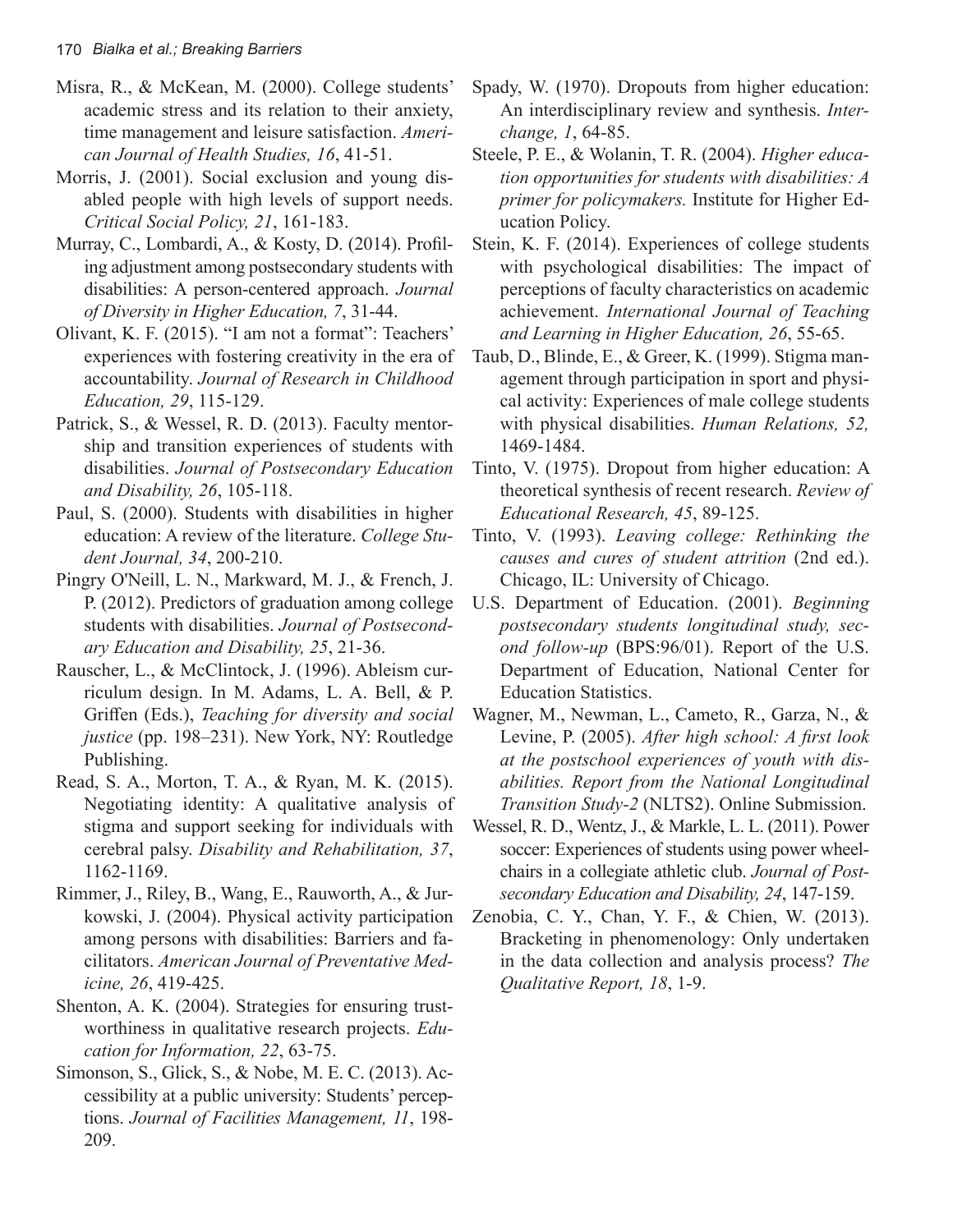# **About the Authors**

Christa S. Bialka received her B.A. in Secondary Education and English and her M.Ed. in Special Education from Boston College. She received her Ed.D. from the University of Pennsylvania. Her experience includes working as high school teacher in the Boston area. She is currently the Assistant Professor of Special Education in the Department of Education and Counseling at Villanova University. Her research interests include understanding the development of teacher dispositions, preparation of teachers for inclusive classrooms, and ableism awareness. She can be reached by email at: christa.bialka@villanova.edu.

Danielle Morro received her B.A. degree in psychology from Villanova University. She is currently a graduate research assistant in the Department of Education and Counseling at Villanova University and is working toward her MA in School Counseling. Her research interests include investigating the experiences of students with disability diagnoses in educational settings, and the experiences that prompt their same-aged peers to recognize and understand issues of ableism and ability privilege in the world around them. She can be reached by email at: dmorro@villanova.edu.

Kara Brown received her B.A. degree in psychology from McDaniel College and a M.S. degree in counseling from Villanova University. Her experience includes working as a clinical mental health counselor for a small nonprofit organization. She is currently the Associate Director of Career Development at Gwynedd Mercy University. She can be reached by email at: brown.kara@gmercyu.edu.

Gregory Hannah received a dual B.A. degree in History and Education from Monmouth University and a M.S. in Clinical Mental Health Counseling from Villanova University. His experience includes working as a teacher for secondary students with disabilities. He is currently a director in the Office of Disability Services at Villanova University. His research interests include disability advocacy and awareness, leadership development, and career opportunities for students with disabilities. He can be reached by email at: gregory.hannah@villanova.edu.